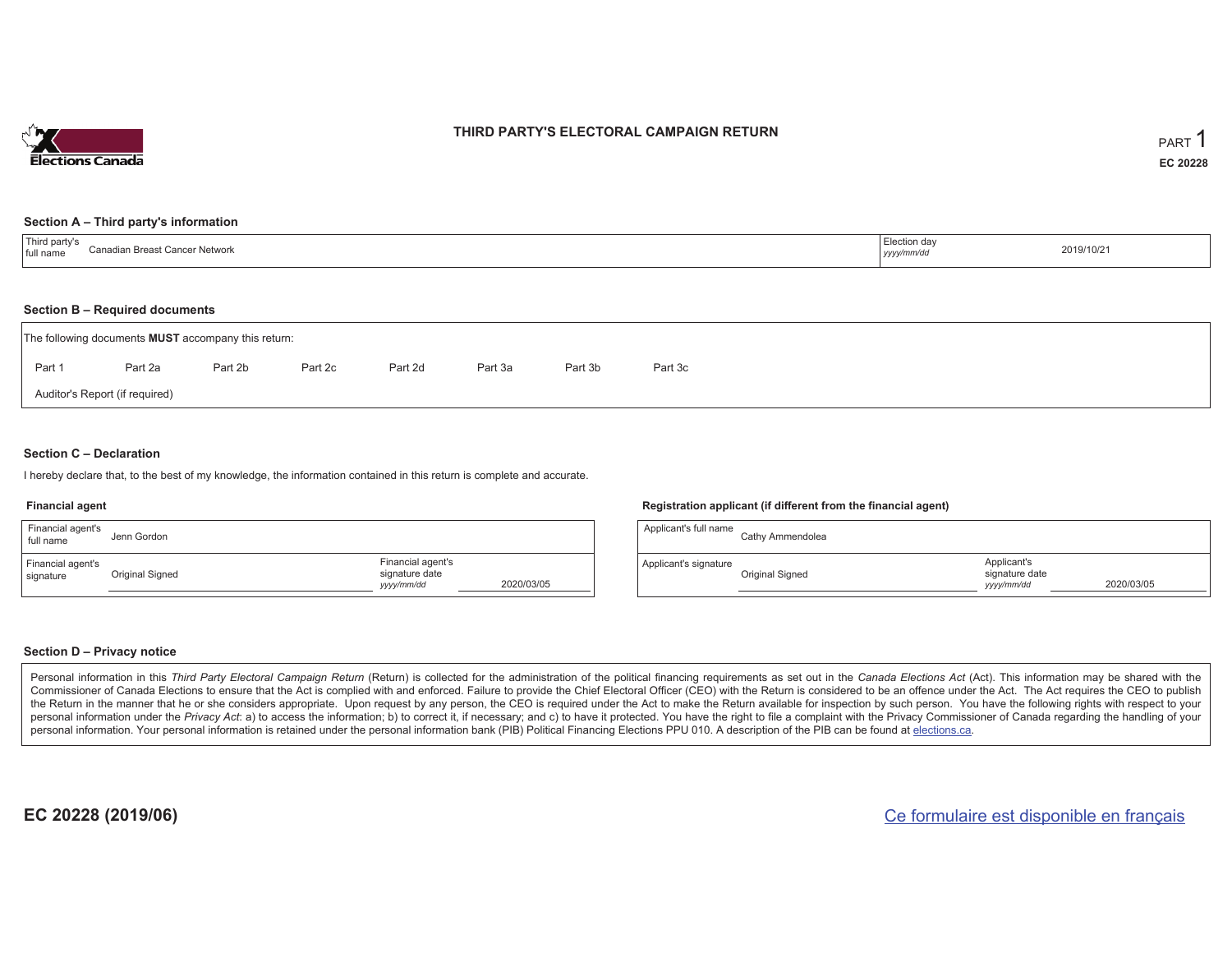

### **THIRD PARTY'S ELECTORAL CAMPAIGN RETURN HIRD PARTY'S ELECTORAL CAMPAIGN RETURN<br>Statement of monetary contributions received PART 2a**

**EC 20228**

| No. | Full name                                     | <b>Street</b><br>no.                             | <b>Street</b> | Apt. | City | Prov./<br>Terr. | Postal<br>code | Date<br>received<br>yyyy/mm/dd                                                      | Individual | Business /<br>Commercial<br>organization | Government | <b>Trade union</b> | Corporation<br>without share<br>capital | Unincorporated<br>organization or<br>association |
|-----|-----------------------------------------------|--------------------------------------------------|---------------|------|------|-----------------|----------------|-------------------------------------------------------------------------------------|------------|------------------------------------------|------------|--------------------|-----------------------------------------|--------------------------------------------------|
|     |                                               |                                                  |               |      |      |                 |                |                                                                                     | \$         | \$                                       | \$         | \$                 | \$                                      | \$                                               |
|     |                                               |                                                  |               |      |      |                 |                |                                                                                     |            |                                          |            |                    |                                         |                                                  |
|     |                                               |                                                  |               |      |      |                 |                |                                                                                     |            |                                          |            |                    |                                         |                                                  |
|     |                                               |                                                  |               |      |      |                 |                |                                                                                     |            |                                          |            |                    |                                         |                                                  |
|     |                                               |                                                  |               |      |      |                 |                |                                                                                     |            |                                          |            |                    |                                         |                                                  |
|     |                                               |                                                  |               |      |      |                 |                |                                                                                     |            |                                          |            |                    |                                         |                                                  |
|     |                                               |                                                  |               |      |      |                 |                |                                                                                     |            |                                          |            |                    |                                         |                                                  |
|     |                                               |                                                  |               |      |      |                 |                |                                                                                     |            |                                          |            |                    |                                         |                                                  |
|     |                                               |                                                  |               |      |      |                 |                |                                                                                     |            |                                          |            |                    |                                         |                                                  |
|     |                                               |                                                  |               |      |      |                 |                |                                                                                     |            |                                          |            |                    |                                         |                                                  |
|     |                                               |                                                  |               |      |      |                 |                |                                                                                     |            |                                          |            |                    |                                         |                                                  |
|     |                                               |                                                  |               |      |      |                 |                |                                                                                     |            |                                          |            |                    |                                         |                                                  |
|     |                                               |                                                  |               |      |      |                 |                |                                                                                     |            |                                          |            |                    |                                         |                                                  |
|     |                                               |                                                  |               |      |      |                 |                |                                                                                     |            |                                          |            |                    |                                         |                                                  |
|     |                                               |                                                  |               |      |      |                 |                |                                                                                     |            |                                          |            |                    |                                         |                                                  |
|     |                                               |                                                  |               |      |      |                 |                | Totals carried forward from previous page \$                                        |            |                                          |            |                    |                                         |                                                  |
|     |                                               |                                                  |               |      |      |                 |                | Total amount of monetary contributions by contributors who gave over \$200 (A)      |            |                                          |            |                    |                                         |                                                  |
|     |                                               |                                                  |               |      |      |                 |                | Number of contributors who gave over \$200                                          |            |                                          |            |                    |                                         |                                                  |
|     |                                               |                                                  |               |      |      |                 |                | Total amount of monetary contributions by contributors who gave \$200 or less $(B)$ |            |                                          |            |                    |                                         |                                                  |
|     | Number of contributors who gave \$200 or less |                                                  |               |      |      |                 |                |                                                                                     |            |                                          |            |                    |                                         |                                                  |
|     |                                               | Total amount of all monetary contributions (A+B) |               |      |      |                 |                |                                                                                     |            |                                          |            |                    |                                         |                                                  |
|     |                                               |                                                  |               |      |      |                 |                | Number of contributors who gave monetary contributions                              |            |                                          |            |                    |                                         |                                                  |

| Third<br>party | . <del>. .</del><br>1 VV V J I | ,,,,, | 2019/10/2<br>the contract of the contract of the contract of the contract of the contract of | ∍-⊶<br>au. |  |  |  |
|----------------|--------------------------------|-------|----------------------------------------------------------------------------------------------|------------|--|--|--|
|----------------|--------------------------------|-------|----------------------------------------------------------------------------------------------|------------|--|--|--|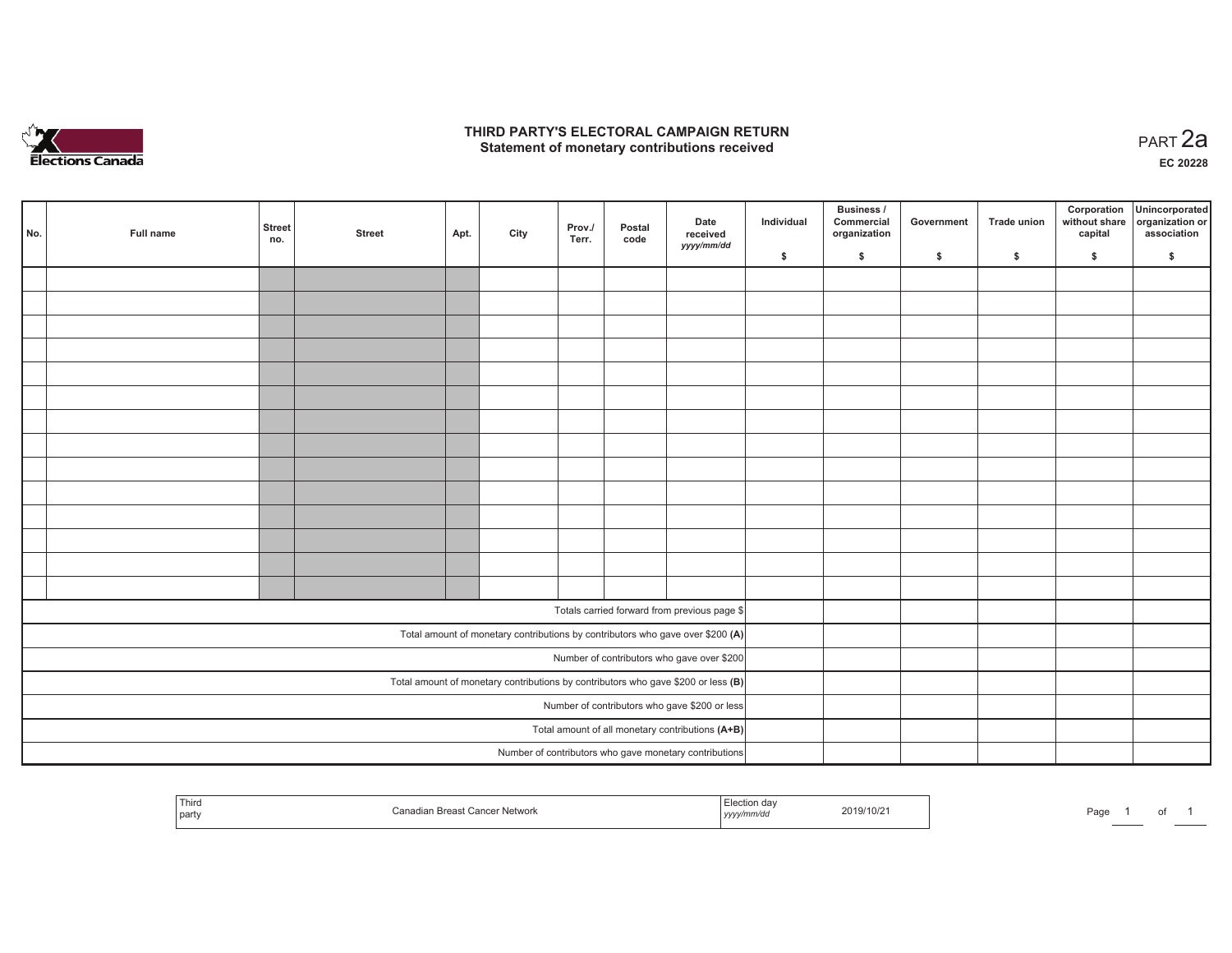

## **THIRD PARTY'S ELECTORAL CAMPAIGN RETURN**  THIRD PARTY'S ELECTORAL CAMPAIGN RETURN<br>Statement of non-monetary contributions received

| No.                                                                                     | Full name | <b>Street</b><br>no. | <b>Street</b> | Apt. | City | Prov./<br>Terr. | Postal<br>code | Date<br>received<br>yyyy/mm/dd                                                     | Individual | <b>Business /</b><br>Commercial<br>organization | Government | Trade union | Corporation<br>capital | Unincorporated<br>without share organization or<br>association |
|-----------------------------------------------------------------------------------------|-----------|----------------------|---------------|------|------|-----------------|----------------|------------------------------------------------------------------------------------|------------|-------------------------------------------------|------------|-------------|------------------------|----------------------------------------------------------------|
|                                                                                         |           |                      |               |      |      |                 |                |                                                                                    | \$         | \$                                              | \$         | \$          | \$                     | \$                                                             |
|                                                                                         |           |                      |               |      |      |                 |                |                                                                                    |            |                                                 |            |             |                        |                                                                |
|                                                                                         |           |                      |               |      |      |                 |                |                                                                                    |            |                                                 |            |             |                        |                                                                |
|                                                                                         |           |                      |               |      |      |                 |                |                                                                                    |            |                                                 |            |             |                        |                                                                |
|                                                                                         |           |                      |               |      |      |                 |                |                                                                                    |            |                                                 |            |             |                        |                                                                |
|                                                                                         |           |                      |               |      |      |                 |                |                                                                                    |            |                                                 |            |             |                        |                                                                |
|                                                                                         |           |                      |               |      |      |                 |                |                                                                                    |            |                                                 |            |             |                        |                                                                |
|                                                                                         |           |                      |               |      |      |                 |                |                                                                                    |            |                                                 |            |             |                        |                                                                |
|                                                                                         |           |                      |               |      |      |                 |                |                                                                                    |            |                                                 |            |             |                        |                                                                |
|                                                                                         |           |                      |               |      |      |                 |                |                                                                                    |            |                                                 |            |             |                        |                                                                |
|                                                                                         |           |                      |               |      |      |                 |                |                                                                                    |            |                                                 |            |             |                        |                                                                |
|                                                                                         |           |                      |               |      |      |                 |                |                                                                                    |            |                                                 |            |             |                        |                                                                |
|                                                                                         |           |                      |               |      |      |                 |                |                                                                                    |            |                                                 |            |             |                        |                                                                |
|                                                                                         |           |                      |               |      |      |                 |                |                                                                                    |            |                                                 |            |             |                        |                                                                |
|                                                                                         |           |                      |               |      |      |                 |                |                                                                                    |            |                                                 |            |             |                        |                                                                |
|                                                                                         |           |                      |               |      |      |                 |                | Totals carried forward from previous page \$                                       |            |                                                 |            |             |                        |                                                                |
|                                                                                         |           |                      |               |      |      |                 |                |                                                                                    |            |                                                 |            |             |                        |                                                                |
|                                                                                         |           |                      |               |      |      |                 |                | Total amount of non-monetary contributions by contributors who gave over \$200 (A) |            |                                                 |            |             |                        |                                                                |
|                                                                                         |           |                      |               |      |      |                 |                | Number of contributors who gave over \$200                                         |            |                                                 |            |             |                        |                                                                |
| Total amount of non-monetary contributions by contributors who gave \$200 or less $(B)$ |           |                      |               |      |      |                 |                |                                                                                    |            |                                                 |            |             |                        |                                                                |
| Number of contributors who gave \$200 or less                                           |           |                      |               |      |      |                 |                |                                                                                    |            |                                                 |            |             |                        |                                                                |
| Total amount of all non-monetary contributions (A+B)                                    |           |                      |               |      |      |                 |                |                                                                                    |            |                                                 |            |             |                        |                                                                |
|                                                                                         |           |                      |               |      |      |                 |                | Number of contributors who gave non-monetary contributions                         |            |                                                 |            |             |                        |                                                                |

| Third<br>dian Breast Cancer Network<br>$\cdot$<br>party | Election da<br>2019/10/2<br><i>∵mm</i> ∕a∟<br>iyyyy | Page<br>υı |
|---------------------------------------------------------|-----------------------------------------------------|------------|
|---------------------------------------------------------|-----------------------------------------------------|------------|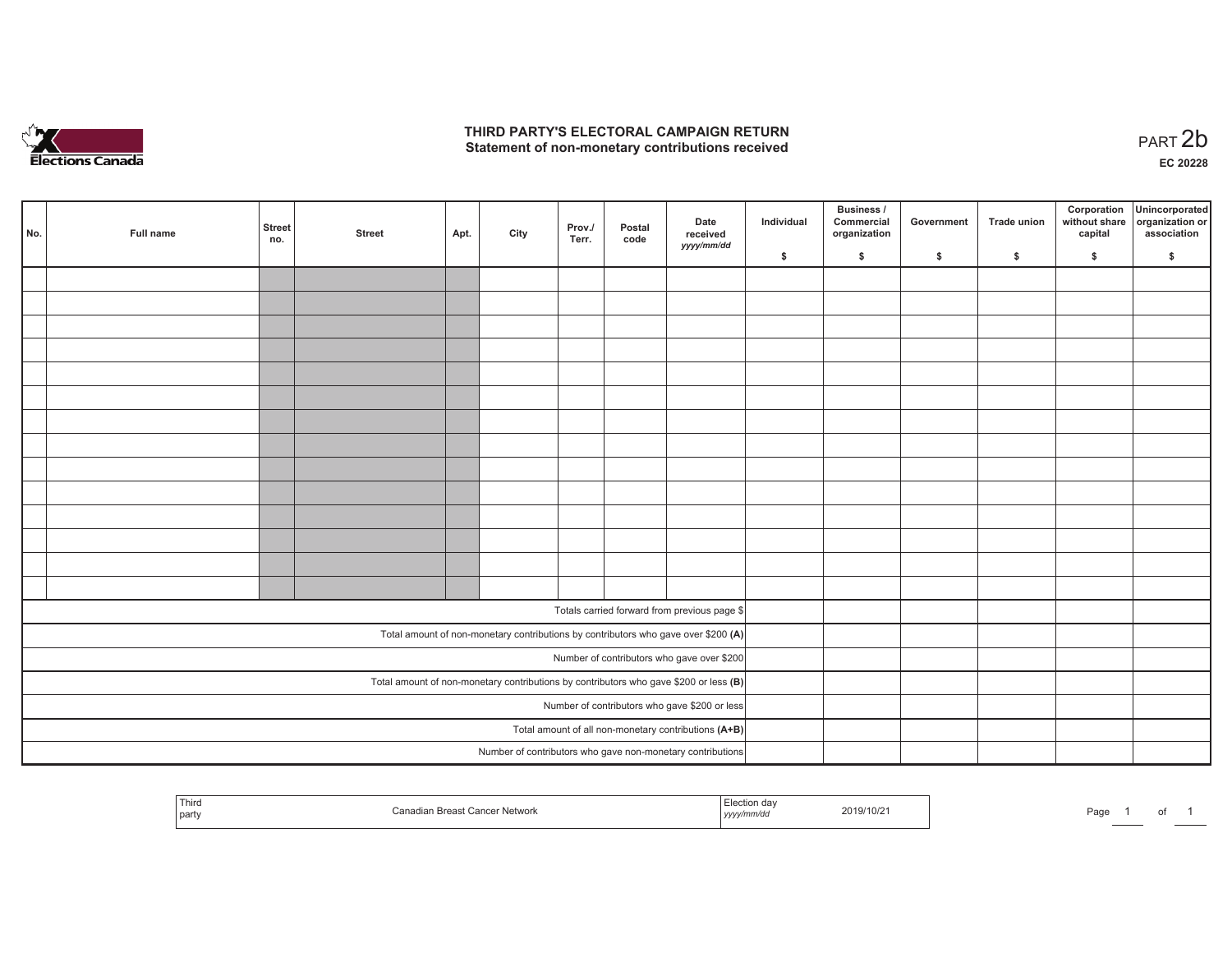

## **THIRD PARTY'S ELECTORAL CAMPAIGN RETURN STATE:** PERSON SELECTORAL CAMPAIGN RETURN<br>
Statement of operating loans received

**EC 20228**

| No.                             | Full name                                    | <b>Street</b><br>no. | <b>Street</b> | Apt. | City | Prov./<br>Terr. | Postal<br>code | Date<br>received                                                | Individual | Business /<br>Commercial<br>organization | Government | <b>Trade union</b> | Corporation<br>capital | Unincorporated<br>without share organization or<br>association |
|---------------------------------|----------------------------------------------|----------------------|---------------|------|------|-----------------|----------------|-----------------------------------------------------------------|------------|------------------------------------------|------------|--------------------|------------------------|----------------------------------------------------------------|
|                                 |                                              |                      |               |      |      |                 |                | yyyy/mm/dd                                                      | \$         | \$                                       | \$         | \$                 | \$                     | \$                                                             |
|                                 |                                              |                      |               |      |      |                 |                |                                                                 |            |                                          |            |                    |                        |                                                                |
|                                 |                                              |                      |               |      |      |                 |                |                                                                 |            |                                          |            |                    |                        |                                                                |
|                                 |                                              |                      |               |      |      |                 |                |                                                                 |            |                                          |            |                    |                        |                                                                |
|                                 |                                              |                      |               |      |      |                 |                |                                                                 |            |                                          |            |                    |                        |                                                                |
|                                 |                                              |                      |               |      |      |                 |                |                                                                 |            |                                          |            |                    |                        |                                                                |
|                                 |                                              |                      |               |      |      |                 |                |                                                                 |            |                                          |            |                    |                        |                                                                |
|                                 |                                              |                      |               |      |      |                 |                |                                                                 |            |                                          |            |                    |                        |                                                                |
|                                 |                                              |                      |               |      |      |                 |                |                                                                 |            |                                          |            |                    |                        |                                                                |
|                                 |                                              |                      |               |      |      |                 |                |                                                                 |            |                                          |            |                    |                        |                                                                |
|                                 |                                              |                      |               |      |      |                 |                |                                                                 |            |                                          |            |                    |                        |                                                                |
|                                 |                                              |                      |               |      |      |                 |                |                                                                 |            |                                          |            |                    |                        |                                                                |
|                                 |                                              |                      |               |      |      |                 |                |                                                                 |            |                                          |            |                    |                        |                                                                |
|                                 |                                              |                      |               |      |      |                 |                |                                                                 |            |                                          |            |                    |                        |                                                                |
|                                 |                                              |                      |               |      |      |                 |                |                                                                 |            |                                          |            |                    |                        |                                                                |
|                                 |                                              |                      |               |      |      |                 |                | Totals carried forward from previous page \$                    |            |                                          |            |                    |                        |                                                                |
|                                 |                                              |                      |               |      |      |                 |                | Total amount of loans by lenders who provided over \$200 (A)    |            |                                          |            |                    |                        |                                                                |
|                                 |                                              |                      |               |      |      |                 |                | Number of lenders who provided over \$200                       |            |                                          |            |                    |                        |                                                                |
|                                 |                                              |                      |               |      |      |                 |                | Total amount of loans by lenders who provided \$200 or less (B) |            |                                          |            |                    |                        |                                                                |
|                                 | Number of lenders who provided \$200 or less |                      |               |      |      |                 |                |                                                                 |            |                                          |            |                    |                        |                                                                |
| Total amount of all loans (A+B) |                                              |                      |               |      |      |                 |                |                                                                 |            |                                          |            |                    |                        |                                                                |
|                                 |                                              |                      |               |      |      |                 |                | Number of all lenders who provided loans                        |            |                                          |            |                    |                        |                                                                |

| Third<br>  party | Breast Cancer Network | ″ lection∟<br>. ua•<br>yyyy/mm/aa | 2019/10/2 | Page |  |  |  |
|------------------|-----------------------|-----------------------------------|-----------|------|--|--|--|
|------------------|-----------------------|-----------------------------------|-----------|------|--|--|--|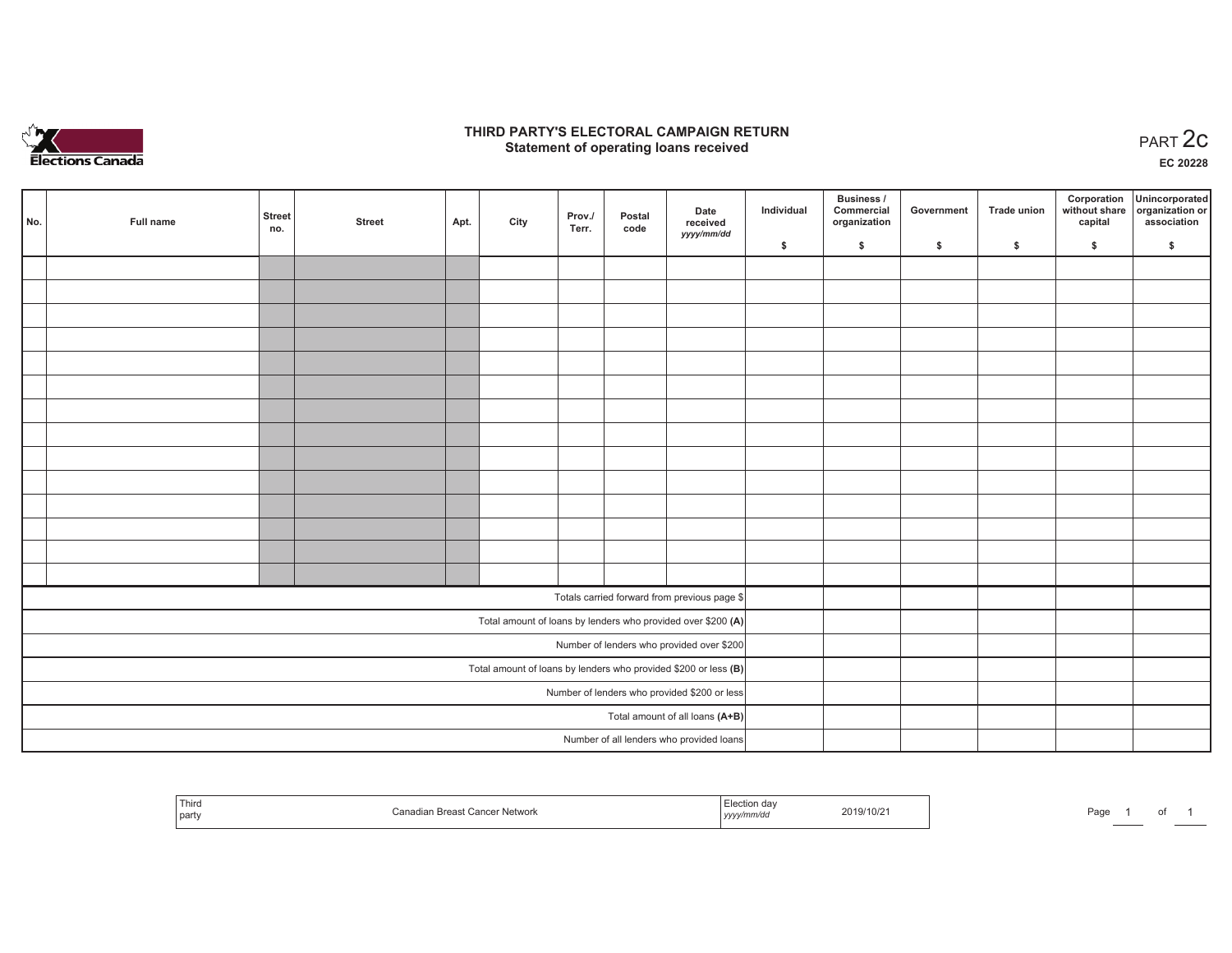

# **THIRD PARTY'S ELECTORAL CAMPAIGN RETURN Summary of inflows** PART 2d

| No.   | Type of contributor / lender                    | <b>Monetary</b><br>contributions<br>(Part 2a)<br>\$ | Non-monetary<br>contributions<br>(Part 2b)<br>\$ | Loans<br>(Part 2c)<br>\$ | <b>Total</b><br>\$ | Number of<br>contributors and<br>lenders |
|-------|-------------------------------------------------|-----------------------------------------------------|--------------------------------------------------|--------------------------|--------------------|------------------------------------------|
|       |                                                 |                                                     |                                                  |                          |                    |                                          |
| 1.    | Individuals                                     |                                                     |                                                  |                          |                    |                                          |
|       | 2. Businesses / Commercial organizations        |                                                     |                                                  |                          |                    |                                          |
|       | 3. Governments                                  |                                                     |                                                  |                          |                    |                                          |
| 4.    | Trade unions                                    |                                                     |                                                  |                          |                    |                                          |
| 5.    | Corporations without share capital              |                                                     |                                                  |                          |                    |                                          |
|       | 6. Unincorporated organizations or associations |                                                     |                                                  |                          |                    |                                          |
| 7.    | Total (items 1 to 6)                            |                                                     |                                                  |                          |                    |                                          |
| Total |                                                 |                                                     |                                                  |                          |                    |                                          |
|       | 8. Amount of third party's resources used       |                                                     |                                                  |                          |                    |                                          |
|       | 9. Grand total (items $7$ and $8$ )             |                                                     |                                                  |                          |                    |                                          |

| Third<br>party<br>the contract of the con- | '<br>∵Network<br>'<br>Breast | -lection<br>. dav<br>vyyy/mm/da<br>,,,, | $119/10/z$ . |
|--------------------------------------------|------------------------------|-----------------------------------------|--------------|
|--------------------------------------------|------------------------------|-----------------------------------------|--------------|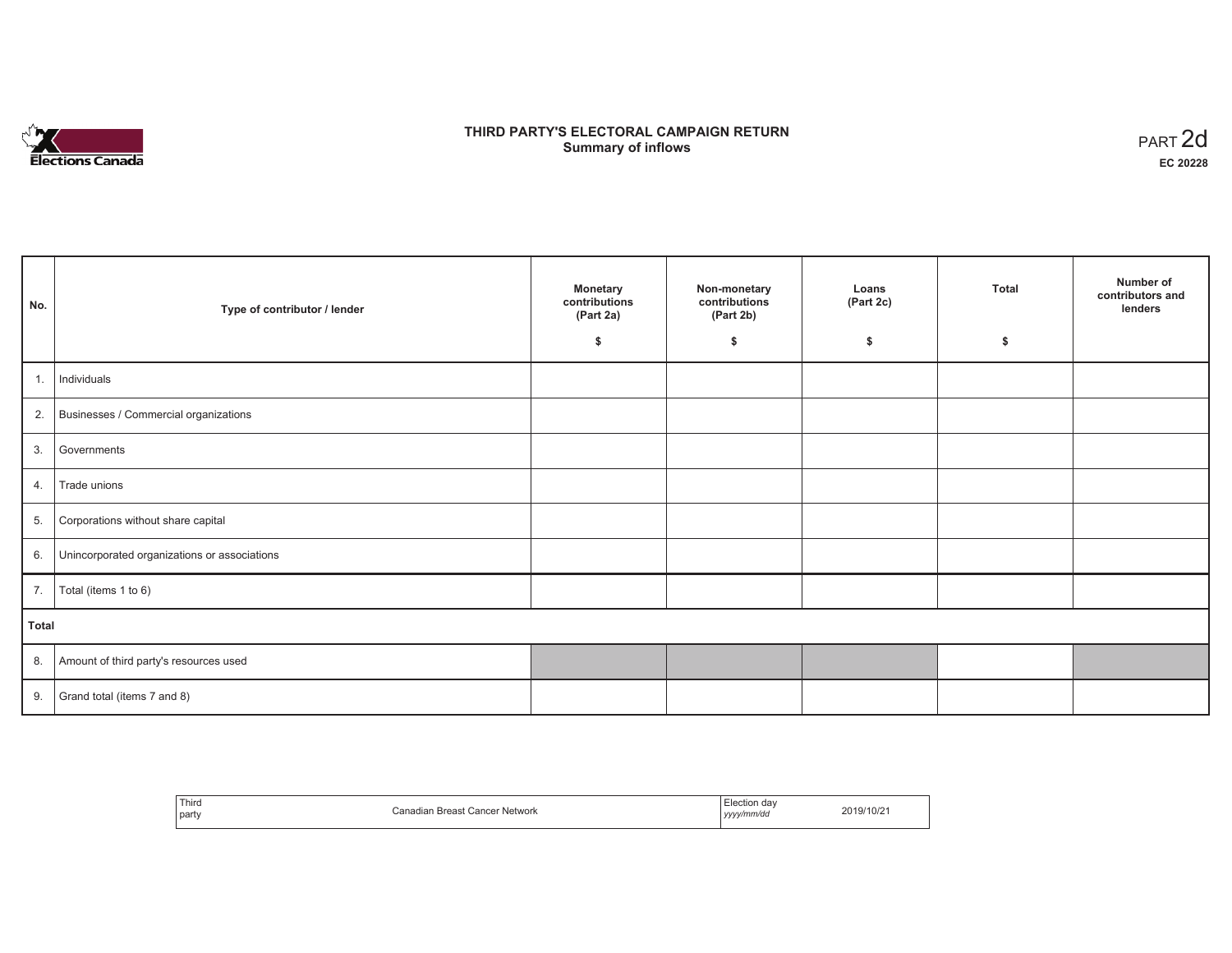

## **THIRD PARTY'S ELECTORAL CAMPAIGN RETURN Statement of expenses incurred for regulated activities that take place during the pre-election period**  *(Only applicable to a fixed-date general election)*

For a list of expense types, expense categories and expense subcategories, refer to Annex II in the Instructions.

| No. | Date<br>incurred<br>yyyy/mm/dd | $E$ D Code<br>(if applicable) | Supplier | <b>Expense type</b> | Expense<br>category | Expense<br>subcategory | <b>Starting date</b><br>of activity,<br>advertisement<br>or survey<br>yyyy/mm/dd | Ending date<br>of activity,<br>advertisement<br>or survey<br>yyyy/mm/dd | Place of activity or<br>advertisement        | <b>Expense amount</b><br>\$ |
|-----|--------------------------------|-------------------------------|----------|---------------------|---------------------|------------------------|----------------------------------------------------------------------------------|-------------------------------------------------------------------------|----------------------------------------------|-----------------------------|
|     |                                |                               |          |                     |                     |                        |                                                                                  |                                                                         |                                              |                             |
|     |                                |                               |          |                     |                     |                        |                                                                                  |                                                                         |                                              |                             |
|     |                                |                               |          |                     |                     |                        |                                                                                  |                                                                         |                                              |                             |
|     |                                |                               |          |                     |                     |                        |                                                                                  |                                                                         |                                              |                             |
|     |                                |                               |          |                     |                     |                        |                                                                                  |                                                                         |                                              |                             |
|     |                                |                               |          |                     |                     |                        |                                                                                  |                                                                         |                                              |                             |
|     |                                |                               |          |                     |                     |                        |                                                                                  |                                                                         |                                              |                             |
|     |                                |                               |          |                     |                     |                        |                                                                                  |                                                                         |                                              |                             |
|     |                                |                               |          |                     |                     |                        |                                                                                  |                                                                         |                                              |                             |
|     |                                |                               |          |                     |                     |                        |                                                                                  |                                                                         |                                              |                             |
|     |                                |                               |          |                     |                     |                        |                                                                                  |                                                                         |                                              |                             |
|     |                                |                               |          |                     |                     |                        |                                                                                  |                                                                         |                                              |                             |
|     |                                |                               |          |                     |                     |                        |                                                                                  |                                                                         |                                              |                             |
|     |                                |                               |          |                     |                     |                        |                                                                                  |                                                                         |                                              |                             |
|     |                                |                               |          |                     |                     |                        |                                                                                  |                                                                         |                                              |                             |
|     |                                |                               |          |                     |                     |                        |                                                                                  |                                                                         |                                              |                             |
|     |                                |                               |          |                     |                     |                        |                                                                                  |                                                                         |                                              |                             |
|     |                                |                               |          |                     |                     |                        |                                                                                  |                                                                         | Totals carried forward from previous page \$ |                             |
|     | Total \$                       |                               |          |                     |                     |                        |                                                                                  |                                                                         |                                              |                             |

| 1 ULLG<br>part | Network. | ,,,,, | 2019/10/2 <sup>-</sup> | Pag |  |  |  |
|----------------|----------|-------|------------------------|-----|--|--|--|
|----------------|----------|-------|------------------------|-----|--|--|--|

 $_{\sf PART}$ 3a **EC 20228**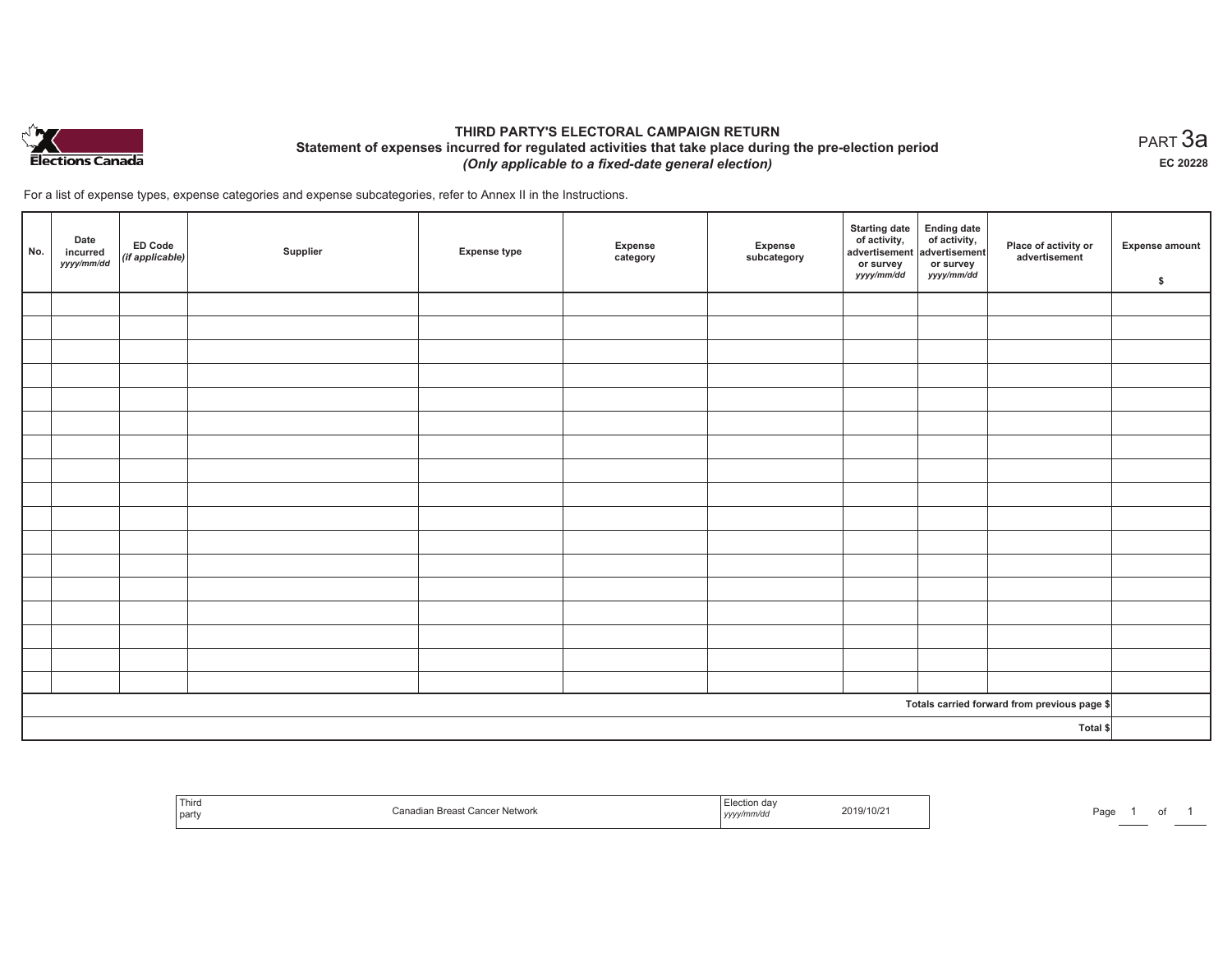

# **THIRD PARTY'S ELECTORAL CAMPAIGN RETURN Statement of expenses incurred for regulated activities that take place during the election period**<br>PART  $3b$

**EC 20228**

of 1

For a list of expense types, expense categories and expense subcategories, refer to Annex II in the Instructions.

| No.                                          | Date<br>incurred<br>yyyy/mm/dd | ED Code<br>(if applicable) | Supplier | <b>Expense type</b> | Expense<br>category | Expense<br>subcategory | Starting date Ending date<br>of activity, of activity,<br>advertisement advertisement<br>or survey<br>yyyy/mm/dd | or survey<br><i>yyyy/mm/dd</i> | Place of activity or<br>advertisement | Expense amount<br>\$ |
|----------------------------------------------|--------------------------------|----------------------------|----------|---------------------|---------------------|------------------------|------------------------------------------------------------------------------------------------------------------|--------------------------------|---------------------------------------|----------------------|
|                                              |                                |                            |          |                     |                     |                        |                                                                                                                  |                                |                                       |                      |
|                                              |                                |                            |          |                     |                     |                        |                                                                                                                  |                                |                                       |                      |
|                                              |                                |                            |          |                     |                     |                        |                                                                                                                  |                                |                                       |                      |
|                                              |                                |                            |          |                     |                     |                        |                                                                                                                  |                                |                                       |                      |
|                                              |                                |                            |          |                     |                     |                        |                                                                                                                  |                                |                                       |                      |
|                                              |                                |                            |          |                     |                     |                        |                                                                                                                  |                                |                                       |                      |
|                                              |                                |                            |          |                     |                     |                        |                                                                                                                  |                                |                                       |                      |
|                                              |                                |                            |          |                     |                     |                        |                                                                                                                  |                                |                                       |                      |
|                                              |                                |                            |          |                     |                     |                        |                                                                                                                  |                                |                                       |                      |
|                                              |                                |                            |          |                     |                     |                        |                                                                                                                  |                                |                                       |                      |
|                                              |                                |                            |          |                     |                     |                        |                                                                                                                  |                                |                                       |                      |
|                                              |                                |                            |          |                     |                     |                        |                                                                                                                  |                                |                                       |                      |
|                                              |                                |                            |          |                     |                     |                        |                                                                                                                  |                                |                                       |                      |
|                                              |                                |                            |          |                     |                     |                        |                                                                                                                  |                                |                                       |                      |
|                                              |                                |                            |          |                     |                     |                        |                                                                                                                  |                                |                                       |                      |
|                                              |                                |                            |          |                     |                     |                        |                                                                                                                  |                                |                                       |                      |
|                                              |                                |                            |          |                     |                     |                        |                                                                                                                  |                                |                                       |                      |
| Totals carried forward from previous page \$ |                                |                            |          |                     |                     |                        |                                                                                                                  |                                |                                       |                      |
| Total \$                                     |                                |                            |          |                     |                     |                        |                                                                                                                  |                                |                                       |                      |

| Third<br>l part | <b>Breast Cancer Network</b><br>$\mathbf{a}$<br>аван<br>. au | ction day<br>. mm/ac<br>, , , , , , | 2019/10/2 | Page |  |
|-----------------|--------------------------------------------------------------|-------------------------------------|-----------|------|--|
|-----------------|--------------------------------------------------------------|-------------------------------------|-----------|------|--|